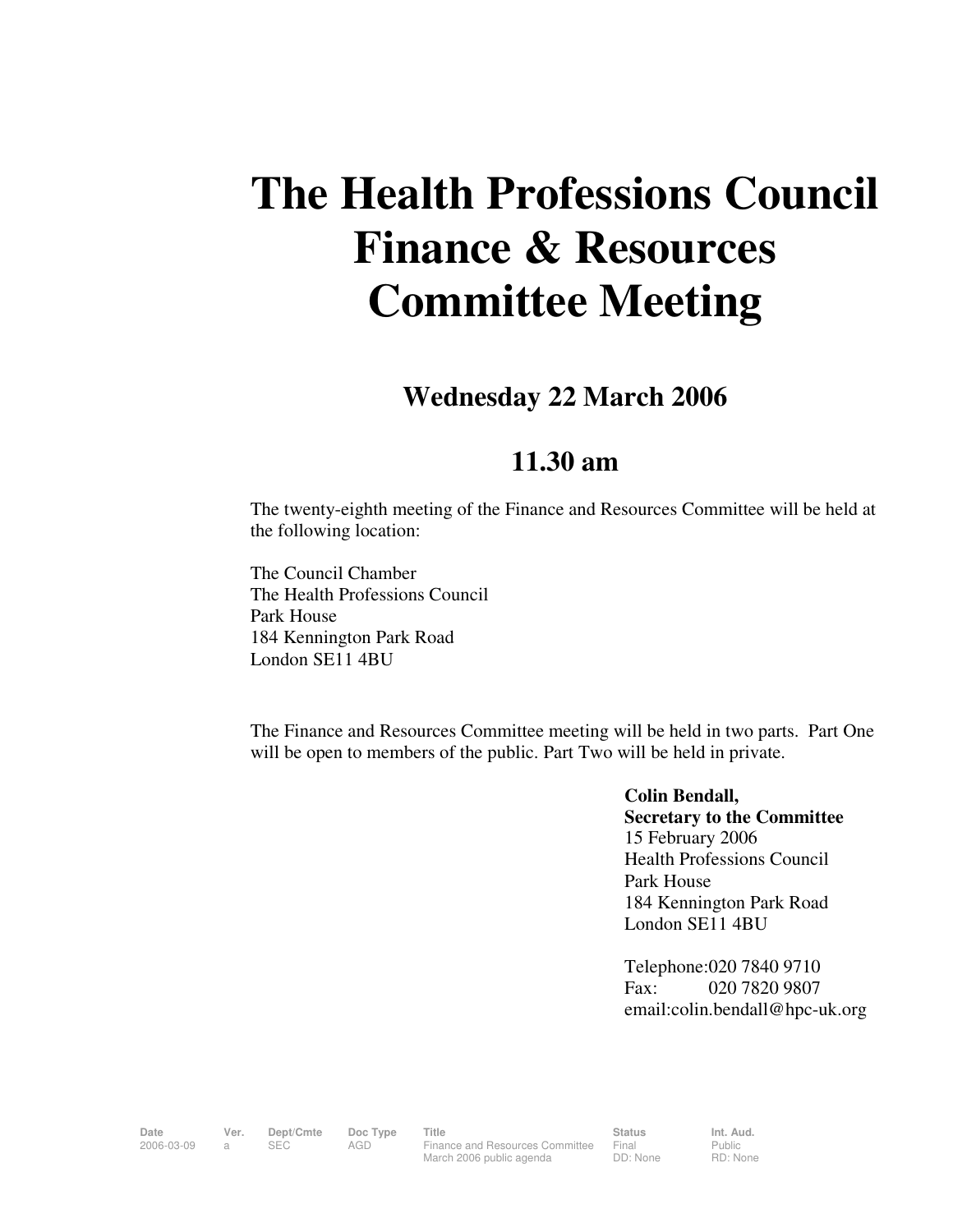#### **Finance and Resources Committee Agenda – Part One Open to Members of the Public**

|     | Open to members of the 1 ubile                                                                                                       |                                          |  |
|-----|--------------------------------------------------------------------------------------------------------------------------------------|------------------------------------------|--|
| 1.  | <b>Apologies for Absence</b>                                                                                                         | Verbal                                   |  |
| 2.  | <b>Approval of Agenda</b>                                                                                                            | Verbal<br>Enclosure 1<br>Paper FRC 20/06 |  |
| 3.  | Minutes of the Finance and Resources Committee meeting held on<br>8 February 2006<br>From Colin Bendall - Secretary to the Committee |                                          |  |
| 4.  | <b>Matters Arising</b><br>From Colin Bendall - Secretary to the Committee                                                            | Enclosure 2<br>Paper FRC 21/06           |  |
| 5.  | <b>Finance Report</b><br>From Simon Leicester - Finance Manager                                                                      | Enclosure 3<br>Paper FRC 22/06           |  |
| 6.  | <b>Human Resources Department Report</b><br>From Larissa Foster - HR Manager                                                         | Enclosure 4<br>Paper FRC 23/06           |  |
| 7.  | <b>Partner Manager Report</b><br>From Liz McKell - Partner Manager                                                                   | Enclosure 5<br>Paper FRC 24/06           |  |
| 8.  | <b>Corporate Services Report</b><br>From Roy Dunn - Director of Corporate Services                                                   | Enclosure 6<br>Paper FRC 25/06           |  |
|     | <b>Items for Discussion/Approval</b>                                                                                                 |                                          |  |
| 9.  | <b>International Scrutiny Fees</b><br>From Simon Leicester - Finance Manager                                                         | Enclosure 7<br>Paper FRC 26/06           |  |
| 10. | <b>Draft Operations Strategy</b><br>From Greg Ross-Sampson - Director of Operations                                                  | Enclosure 8<br>Paper FRC 27/06           |  |
|     | <b>Items to Note</b>                                                                                                                 |                                          |  |
| 11. | <b>HPC Information Technology Overview 2006-2011</b><br>From Roy Dunn - Director of Corporate Services                               | Enclosure 9<br>Paper FRC 28/06           |  |
| 12. | <b>Committee Membership</b><br>From Colin Bendall - Secretary to the Committee                                                       | Enclosure 10<br>Paper FRC 29/06          |  |
| 13. | <b>Attendance of Accountant Members at Committee Meetings</b><br>From Colin Bendall - Secretary to the Committee                     | Enclosure 11<br>Paper FRC 30/06          |  |
|     | <b>Items for Information</b>                                                                                                         |                                          |  |
| 14. | <b>Management Accounts for year to January 2006</b><br>From Simon Leicester - Finance Manager                                        | Enclosure 12<br>Paper FRC 31/06          |  |
| 15. | <b>Any Other Business</b><br>Previously Notified to and Agreed by the Chairman                                                       |                                          |  |

| Date       | Ver. | Dept/Cmte | Doc Type | <b>Title</b>                    | <b>Status</b> | Int. Aud. |
|------------|------|-----------|----------|---------------------------------|---------------|-----------|
| 2006-03-09 |      | SEC       | AGD      | Finance and Resources Committee | Final         | Public    |
|            |      |           |          | March 2006 public agenda        | DD: None      | RD: Non   |

Public RD: None